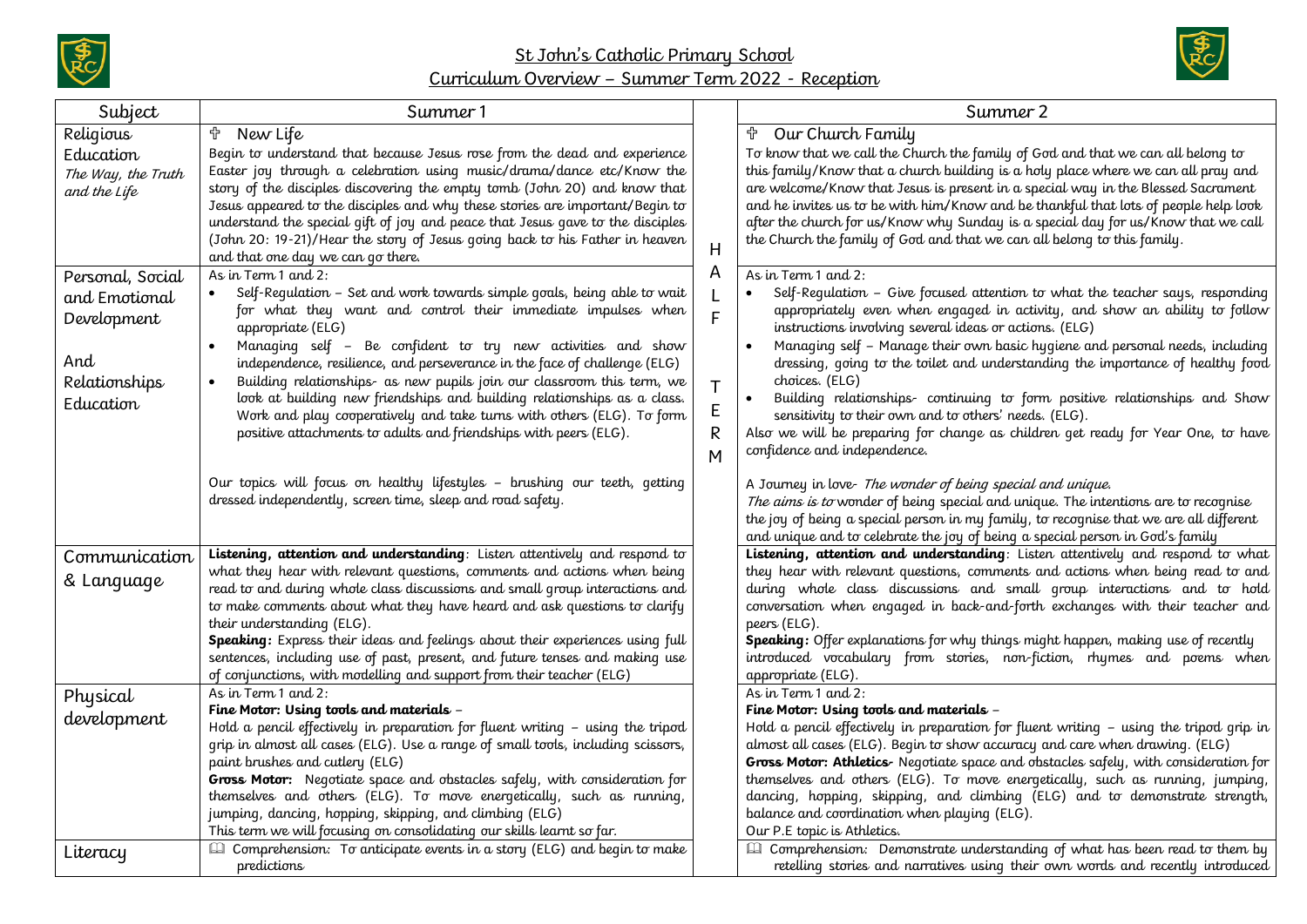|                             | I Word Reading: To finish learning all phase three sounds. To ensure<br>children can link letter names to the alphabet. To say a sound for each<br>letter in the alphabet and at least 10 digraphs (ELG). To recognise some<br>tricky words when reading.<br>$\mathscr{P}$ Writing: We will be using the book 'Silly Doggy' for our writing this half<br>term. We will use phonic knowledge to write words in ways which<br>match spoken sounds, spell some common irregular words, write simple<br>sentences which can be read by themselves and others, apply taught<br>digraphs and trigraphs into writing and write words.                                                                                                                                                                  | vocabulary (ELG)<br><b>III</b> Word Reading: To ensure phase three is embedded and children can recognise<br>digraphs within words. Read aloud simple sentences and books that are<br>consistent with their phonic knowledge, including some common exception word<br>(ELG) and Read words consistent with their phonic knowledge by sound-<br>blending (ELG).<br>Writing: We will be using the book 'Supertato' for our writing this half term. We<br>will be writing simple sentences which can be read by themselves and others (this<br>will include taught phonics sounds and commons irregular words). Children we have<br>an awareness of capitals letters at the start of a sentence and a full stop. To write<br>phonetically plausible words. To write recognisable letters, most of which are<br>correctly formed (ELG). |
|-----------------------------|-------------------------------------------------------------------------------------------------------------------------------------------------------------------------------------------------------------------------------------------------------------------------------------------------------------------------------------------------------------------------------------------------------------------------------------------------------------------------------------------------------------------------------------------------------------------------------------------------------------------------------------------------------------------------------------------------------------------------------------------------------------------------------------------------|-------------------------------------------------------------------------------------------------------------------------------------------------------------------------------------------------------------------------------------------------------------------------------------------------------------------------------------------------------------------------------------------------------------------------------------------------------------------------------------------------------------------------------------------------------------------------------------------------------------------------------------------------------------------------------------------------------------------------------------------------------------------------------------------------------------------------------------|
| Mathematical<br>development | Number ELG<br>$\Box$<br>Have a deep understanding of number to 10, including the composition of<br>each number, Subitise (recognise quantities without counting) up to 5,<br>Automatically recall (without reference to rhymes, counting or other aids,<br>number bonds up to 5 (including subtraction facts) and some number bonds<br>to 10, including double facts.<br>$\Box$ Numerical Patterns ELG<br>Verbally count beyond 20, recognising the pattern of the counting system,<br>compare quantities up to 10 in different contexts, recognising when one<br>quantity is greater than, less than or the same as the other quantity and<br>Explore and represent patterns within numbers up to 10, including evens and<br>odds, double facts and how quantities can be distributed equally. | Number ELG<br>Have a deep understanding of number to 10, including the composition of each<br>number, Subitise (recognise quantities without counting) up to 5, Automatically<br>recall (without reference to rhymes, counting or other aids, number bonds up to 5<br>(including subtraction facts) and some number bonds to 10, including double facts.<br>Numerical Patterns ELG<br>□.<br>Verbally count beyond 20, recognising the pattern of the counting system, compare<br>quantities up to 10 in different contexts, recognising when one quantity is greater<br>than, less than or the same as the other quantity and Explore and represent patterns<br>within numbers up to 10, including evens and odds, double facts and how quantities<br>can be distributed equally.                                                   |
| Understanding<br>the World  | What moves?<br>◈<br>We will be investigating and learning about what moves? Children will be<br>asked this question at the start of the term and they guide the topic. We can<br>do investigations for sink and float, push and pull, friction, gravity, faster<br>and slower movements.<br>We will be using our comparing skills and stating similarities and differences<br>too as well as reasoning skills.                                                                                                                                                                                                                                                                                                                                                                                  | <b>1</b> What Changes?<br>We will be investigating and learning about what changes? Children will be asked<br>this question at the start of the term, and they guide the topic. This could be how<br>much they have changed over the year as we prepare for year one - transition topics<br>will begin this term.<br>Children will have the opportunity to complete experiments on states of matter.<br>Children will plant seeds and learn how to care for their seeds and observe how they<br>qrow.<br>Use technology independently - Children recognise that a range of technology<br>◈<br>is used in places such as homes and schools. They select and use technology<br>for particular purposes.                                                                                                                               |
| Expressive Arts<br>& Design | As in Term 1 and 2 plus:<br>Being Imaginative and Expressive-Sing a range of well-known nursery<br>rhymes and songs (ELG) and perform these (ELG). To have access to<br>instruments for their own creativity of music.<br>↓ Creating with materials - to use felt material to create with. This will<br>involve planning and evaluating their creation, cutting accurately, and<br>learning to thread a needle and sew.                                                                                                                                                                                                                                                                                                                                                                         | As in Term 1 and 2 plus:<br>Being Imaginative and Expressive- To continue to perform a wide range of plays,<br>songs, stories, nursery rhymes (ELG). To invent, adapt and recount narratives<br>with teachers and peers (ELG). To dance and begin to dance with the music.<br>↓ Creating with materials - to use a wide range of materials to print. Linked to<br>healthy eating children will be given the opportunity to use fruit and vegetables<br>to print with. linking printing with making patterns in mathematics. As a class<br>we will be looking at Paul Klee's artwork and using our printing resources to<br>create our own Paul Klee masterpiece.                                                                                                                                                                    |